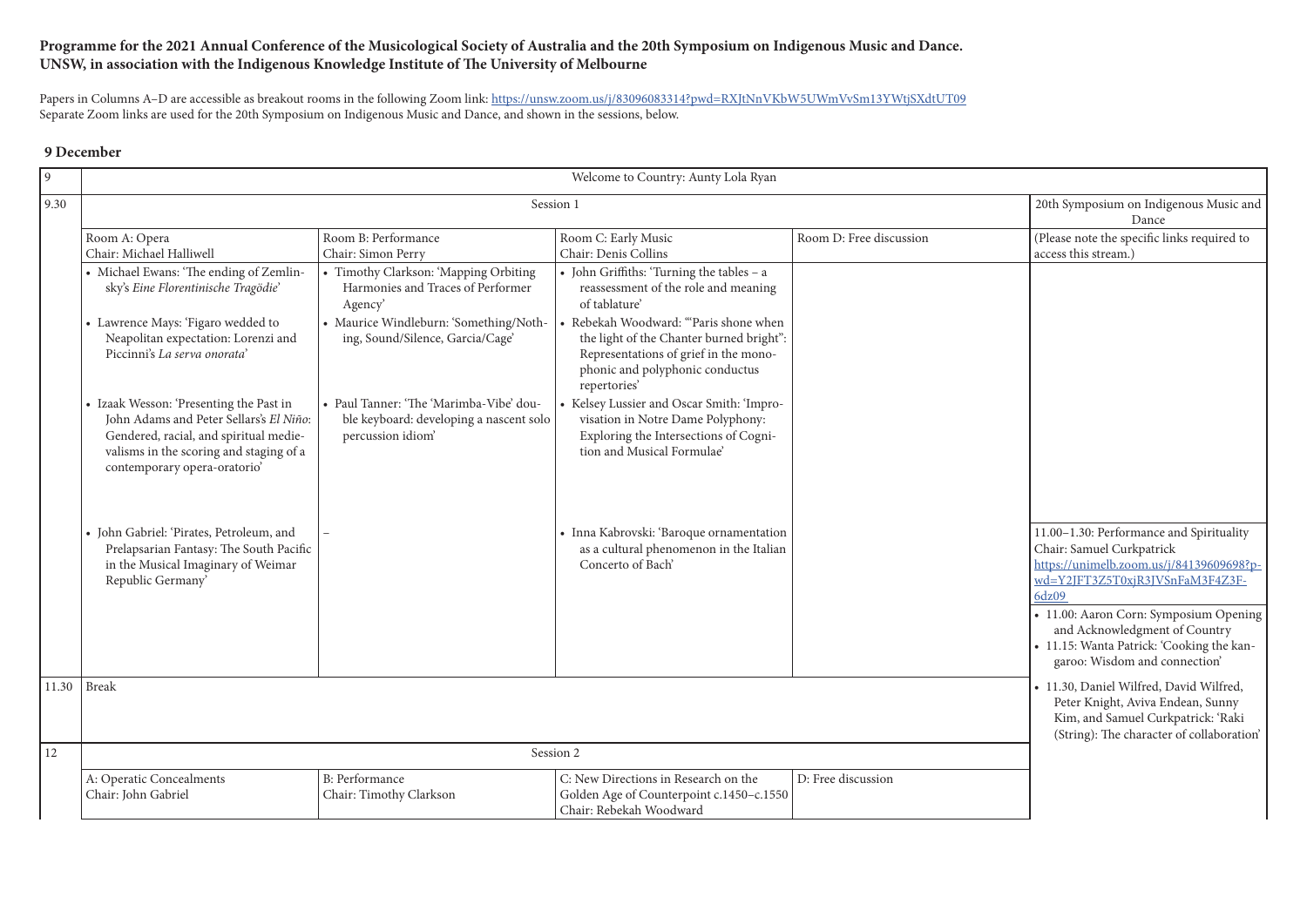| 1.30 | • Michael Halliwell: 'Barry Kosky and<br>Wagner's Die Meistersinger von Nürn-<br>berg<br>• Laura Biemmi: 'Die neue Hosenrolle:<br>Reconceptualising the Trouser Roles of<br>Richard Strauss'<br>• Sarah Collins: 'Papageno on the Assem-<br>bly Line'<br>Lunch                                              | • Paul Tunzi and Elly Langford: 'Collabo-<br>rating Through The Craft: An Analysis<br>of the c.1770 Simpson Square Piano's<br>Restoration to a Playing State'<br>· Nikki Demandolx: 'Performance Health<br>and Wellbeing for the Collegiate Saxo-<br>phonist <sup>'</sup>                                                                                                                                                                                                                                                                           | • Tim Daly: 'Secret Counterpoint: The<br>Historical Implications of Duet Style'<br>Jason Stoessel: 'Inventing double can-<br>on at imperfect intervals: The Kyrie II<br>and Sanctus of Jean Ockeghem's Missa<br>Prolationum'<br>• Denis Collins: 'Some disturbance to the<br>ear when the voices enter': A newly<br>identified compositional technique in<br>motets by Zarlino and Willaert'                                                                                                                                                                                                                                  |                                                                                                       | · 12.30: Brian Garawirrtja, Renelle Gond-<br>arra, Marcia Langton, Anthea Skinner,<br>and Aaron Corn: 'Lungutja: Yolnu<br>songs of trade with foreigners'                                                                                                                                                                                                                                                                                                                                                                                                   |
|------|-------------------------------------------------------------------------------------------------------------------------------------------------------------------------------------------------------------------------------------------------------------------------------------------------------------|-----------------------------------------------------------------------------------------------------------------------------------------------------------------------------------------------------------------------------------------------------------------------------------------------------------------------------------------------------------------------------------------------------------------------------------------------------------------------------------------------------------------------------------------------------|-------------------------------------------------------------------------------------------------------------------------------------------------------------------------------------------------------------------------------------------------------------------------------------------------------------------------------------------------------------------------------------------------------------------------------------------------------------------------------------------------------------------------------------------------------------------------------------------------------------------------------|-------------------------------------------------------------------------------------------------------|-------------------------------------------------------------------------------------------------------------------------------------------------------------------------------------------------------------------------------------------------------------------------------------------------------------------------------------------------------------------------------------------------------------------------------------------------------------------------------------------------------------------------------------------------------------|
| 2.30 |                                                                                                                                                                                                                                                                                                             | Session 3                                                                                                                                                                                                                                                                                                                                                                                                                                                                                                                                           |                                                                                                                                                                                                                                                                                                                                                                                                                                                                                                                                                                                                                               |                                                                                                       | (Symposium continues)                                                                                                                                                                                                                                                                                                                                                                                                                                                                                                                                       |
|      | A: Nature and Place<br>Chair: Anne-Marie Forbes                                                                                                                                                                                                                                                             | B: 20th-Century music<br>Chair: TBC                                                                                                                                                                                                                                                                                                                                                                                                                                                                                                                 | C: Music and<br>Chair: Nikki Demandolx                                                                                                                                                                                                                                                                                                                                                                                                                                                                                                                                                                                        | D: Varieties of Imagination, Creativity and<br>Wellbeing in Australia<br>Roundtable Chair: Peter Otto | Listening to the ancestors: How Indigenous<br>traditions of song and dance can inform<br>our responses to current ecological chal-<br>lenges<br>Chair: Allan Marett<br>https://unimelb.zoom.us/j/81183966066?p-<br>wd=cG11SUtxZTV3SmF3YkY1dU9tb-<br>FYzdz09 Password: 707451                                                                                                                                                                                                                                                                                |
|      | • Hollis Taylor: 'Messiaen in Australia: The<br><b>Birdsong Transcriptions'</b><br>• Meri Haami: 'He Whiringa Muka: The<br>Whanganui River, Rānana Marae and<br>Waiata'<br>• Andrew Alter: 'Ongoing Stories of<br>Spatial Staging in the Studio: Echoes,<br>Auto-tune and Popular Music in the<br>Himalaya' | · Aidan Charles Rosa: 'Reconsidering Sa-<br>tie's Contributions Towards the Ordre<br>Rose+Croix Esthétique'<br>• Adam Weitzer: "Not highbrow music,<br>but good music [] that has genuine<br>human appeal': The American Recep-<br>tion of Johannes Brahms in the 1930s"<br>• Madeline Roycroft: 'From Provincial to<br>Capital: Staging Shostakovich's Lady<br>Macbeth in France, 1964-2000'<br>• Robert James Stove: 'You Would Pluck<br>out the Heart of My Mystery: Discov-<br>eries and Paradoxes in Stanford-related<br>Research <sup>'</sup> | • Nathan Juriansz: 'Responding to Revo-<br>lution: Support for the Greeks from the<br>German-speaking musical world'<br>• Thu Ngo and Kristal Spreadborough: 'A<br>systemic functional semiotics approach<br>for understanding emotional expres-<br>sion in singing performance: implica-<br>tions for music education'<br>• Maree Kilpatrick: 'Landscapes: Program-<br>matic representation of nature in a<br>selection of Australian works for piano<br>trio<br>• Alisa Yuko Bernhard: 'What exactly is<br>aural about music and visual about<br>dance? The case of Moriyama Kaiji,<br>dancer (momentarily) turned pianist' | • Panel Discussion                                                                                    | • Clint Bracknell, Trevor Ryan, and Kwor-<br>lak keniny: 'Performing the bullshark'<br>· Linda Barwick and Payi Linda Ford:<br>'Songs, cultural diversity and change'<br>• Payi Linda Ford and Allan Maratt, 'Tjerri<br>(Sea Breeze) and Tjendji (Fire): The<br>role of Indigenous wisdom in com-<br>batting the climate emergency and the<br>biodiversity crisis'<br>· Sally Treloyn, Rona Goonginda Charles,<br>and Matthew Dembalali Martin:<br>'Singing for daybreak: Music resilience,<br>change and continuity in northwest<br>Australia <sup>'</sup> |
| 4.30 | <b>Break</b>                                                                                                                                                                                                                                                                                                |                                                                                                                                                                                                                                                                                                                                                                                                                                                                                                                                                     |                                                                                                                                                                                                                                                                                                                                                                                                                                                                                                                                                                                                                               |                                                                                                       |                                                                                                                                                                                                                                                                                                                                                                                                                                                                                                                                                             |
| 5    | Chair: Linda Kouvaras                                                                                                                                                                                                                                                                                       | Keynote: Angharad Davis: 'The Problem With Primitivism: Racism, Resistance, and the Paradox of Musical Embodiment.'                                                                                                                                                                                                                                                                                                                                                                                                                                 |                                                                                                                                                                                                                                                                                                                                                                                                                                                                                                                                                                                                                               |                                                                                                       |                                                                                                                                                                                                                                                                                                                                                                                                                                                                                                                                                             |
| 6    | Social                                                                                                                                                                                                                                                                                                      |                                                                                                                                                                                                                                                                                                                                                                                                                                                                                                                                                     |                                                                                                                                                                                                                                                                                                                                                                                                                                                                                                                                                                                                                               |                                                                                                       |                                                                                                                                                                                                                                                                                                                                                                                                                                                                                                                                                             |
| 7    | <b>CLOSE</b>                                                                                                                                                                                                                                                                                                |                                                                                                                                                                                                                                                                                                                                                                                                                                                                                                                                                     |                                                                                                                                                                                                                                                                                                                                                                                                                                                                                                                                                                                                                               |                                                                                                       |                                                                                                                                                                                                                                                                                                                                                                                                                                                                                                                                                             |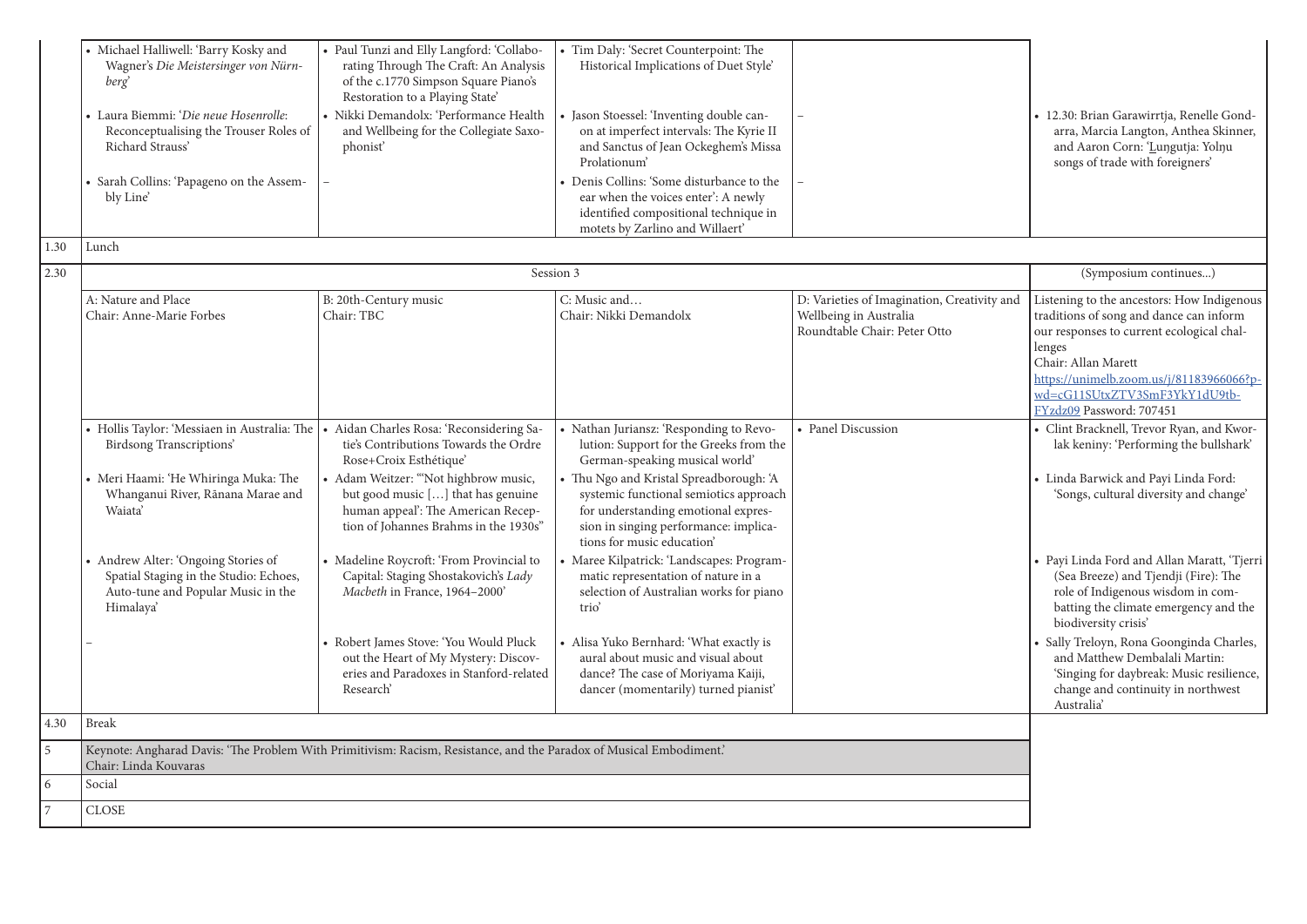## **10 December**

| $\overline{9}$ | A: Study Group on Opera<br>Chair: Alan Maddox                                                                     | Room B: Study-Group Meeting - Gender<br>and Diversity Forum                                                                                                                          | Room C: Study-Group Meeting - Austra-<br>lian Music                                                                       | Room D: Study-Group Meeting: Artistic<br>Research in Music |                                                                                                                                                                                                                               |
|----------------|-------------------------------------------------------------------------------------------------------------------|--------------------------------------------------------------------------------------------------------------------------------------------------------------------------------------|---------------------------------------------------------------------------------------------------------------------------|------------------------------------------------------------|-------------------------------------------------------------------------------------------------------------------------------------------------------------------------------------------------------------------------------|
|                |                                                                                                                   | Chair: John Phillips                                                                                                                                                                 | Chair: Rachel Campbell                                                                                                    | Chair: TBC                                                 |                                                                                                                                                                                                                               |
| $10\,$         | Keynote - Lydia Goehr: 'First and Last Lines: Thinking Through Music and Painting'<br>Chair: Sarah Collins        |                                                                                                                                                                                      |                                                                                                                           |                                                            |                                                                                                                                                                                                                               |
| 11.30          | Lunch                                                                                                             |                                                                                                                                                                                      |                                                                                                                           |                                                            |                                                                                                                                                                                                                               |
| 12             | MSA Annual General Meeting                                                                                        |                                                                                                                                                                                      |                                                                                                                           |                                                            |                                                                                                                                                                                                                               |
|                |                                                                                                                   |                                                                                                                                                                                      | Session 4                                                                                                                 |                                                            | (Symposium continues)                                                                                                                                                                                                         |
|                | A: Analysis<br>Chair: Adam Weitzer                                                                                | B: 18th-Century Music<br>Chair: Inna Kabrovski                                                                                                                                       | C: Jazz<br>Chair: John Napier                                                                                             | D: Free discussion                                         | Intergenerational transmission and<br>re-imagining archives in Indigenous Aus-<br>tralia 1<br>Chair: Payi Linda Ford<br>https://unimelb.zoom.us/j/81183966066?p-<br>wd=cG11SUtxZTV3SmF3YkY1dU9tb-<br>FYzdz09 Password: 707451 |
|                | · Rafael Echevarria: 'Breakthroughs in So-<br>nata Theory: Analysing Deformations<br>and Historical Narratives    | Allan Badley: 'A Requiem For Joseph<br>II? The Case For Leopold Hofmann's<br>Requiem In C Minor'                                                                                     | · Ross Chapman: "Saxophone English":<br>moral hazards and the saxophone in<br>the Australian Jazz Age'                    |                                                            | · Jakelin Troy, Linda Barwick, and Aman-<br>da Harris: 'Dialogic processes in re-<br>newing Ngarigu performance practice<br>from manuscript sources'                                                                          |
|                | • David Larkin: Understanding the extinc-<br>tion: Hans von Bülow's Nirwana'                                      | · Alan Maddox: Antonio Caldara's "pas-<br>toral opera" La costanza in amor vince<br>l'inganno'                                                                                       | • Ben Phipps: 'The Study of Australian<br>Jazz and the Issue of Methodological<br>Nationalism'                            |                                                            | • Genevieve Campbell, Amanda Harris,<br>Matt Poll, and Jacinta Tipungwuti:<br>'Animating cultural heritage knowledge<br>through songs: Museums, archives,<br>consultation and Tiwi music'                                     |
|                | • Cameron McCormick: 'A War Sympho-<br>ny?: Tracing the Program of Stravin-<br>sky's Symphony in Three Movements' | Samantha Owens: "She Can be Trusted<br>to Sing in French, Italian and Latin":<br>The Role and Social Networks of Pro-<br>fessional Women Vocalists in Stuttgart,<br>$c.1700 - 1730'$ | Zachary Horne, Jeremy Borthwick,<br>and Nathan Scott: 'Recontextualising<br>Australian Folk Song in Contemporary<br>Jazz' |                                                            | Rupert Manmurulu, Renfred Manmuru-<br>lu; Reuben Brown, and Isabel O'Keeffe:<br>"Remix!": Sustaining dialogues be-<br>tween past and present in the manyardi<br>song tradition of western Arnhem<br>Land'                     |
|                | • Federico Favali: 'The Archetypes of<br>Labyrinth in the Music of Ligeti During<br>the Years 1967-1968'          | • Shelley Hogan: 'Changing basses: a Dres-<br>den example of Marin Marais's tempest<br>scene from his opera Alcyone as evi-<br>dence of changing orchestral practices'               | • James Heazlewood-Dale: 'The New<br>Standard: Gershwin to Graves; Kerm to<br>Kondo'                                      |                                                            | Jodie Kell, Joy Garlbin, Lena Djábbi-<br>ba, Rachel Djíbbama Thomas, Rona<br>Lawrence, Wendy Doolan, and Alex<br>Turley: 'Barra-róddjiba: Collaborative<br>composition'                                                       |
| 3              | <b>Break</b>                                                                                                      |                                                                                                                                                                                      |                                                                                                                           |                                                            |                                                                                                                                                                                                                               |
| 3.30           |                                                                                                                   |                                                                                                                                                                                      | Session 5                                                                                                                 |                                                            | (Symposium continues)                                                                                                                                                                                                         |
|                | A: From Source Studies to Performance<br>Chair: Rafael Echevarria                                                 | B: Gender and Australian Music<br>Chair: Sarah Kirby                                                                                                                                 | C: Music and Film<br>Chair: David Larkin                                                                                  | D: Free discussion                                         | Intergenerational transmission and<br>re-imagining archives in Indigenous Aus-<br>tralia<br>Chair: Reuben Brown<br>https://unimelb.zoom.us/j/81183966066?p-<br>wd=cG11SUtxZTV3SmF3YkY1dU9tb-<br>FYzdz09 Password: 707451      |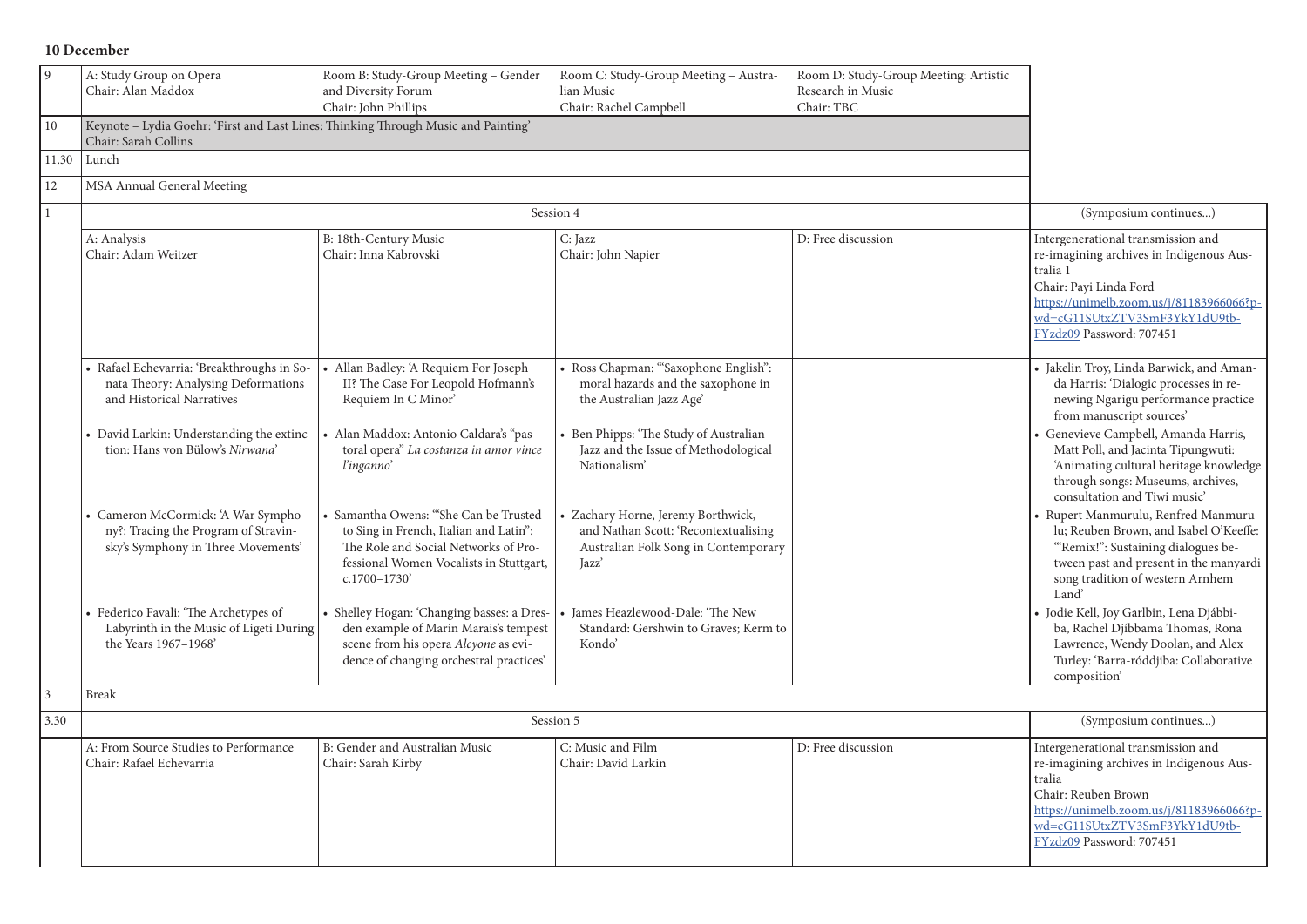| • Melanie Plesch: 'The Stolen Kiss: On the<br>Recovery of a Lost Work by Alberto<br>Ginastera'              | • Anne-Marie Forbes and Peter Tregear:<br>'Fritz Hart and the Celtic feminine'                                                                                            | • Michael Christoforidis and Elizabeth<br>Kertesz: 'Hearing Don Juan's Spain in<br>golden-age cinema'                                                                               |  |
|-------------------------------------------------------------------------------------------------------------|---------------------------------------------------------------------------------------------------------------------------------------------------------------------------|-------------------------------------------------------------------------------------------------------------------------------------------------------------------------------------|--|
| • Ken Murray: 'Homages to Manuel de<br>Falla's Homenaje a Debussy (1920)'                                   | • Laura Case: "Lady violinists are some-<br>thing of a novelty in these colonies":<br>Gender bias and the violin in nine-<br>teenth and twentieth century Australia'      | • Phillip Johnston: 'Buster's meta-geo-<br>graphical jump: A comparative audio-<br>visual analysis of multiple scores for<br>Keaton's non-linear silent masterpiece<br>Sherlock Jr' |  |
| • Simon Perry and Shaun Brown: 'Mu-<br>sorgsky's Sunless cycle-from archive<br>and analysis to performance' | • Johanna Selleck: 'Webs of Intrigue:<br>Processes of Empowering Women's<br>Creativity in Musical Melbourne<br>1880-1907'                                                 | • Andrew Callaghan: 'I Want Veracity:<br>Realism and Henry Jackman's score for<br>Captain Phillips'                                                                                 |  |
| • Maximillian Jonathan Rudd: 'An Analy-<br>sis of Gaucho Music Idioms in Yaman-<br>du Costa's Sarará'       | · Jaynie Anderson: 'Bonnie Surridge<br>(1917-1982): the challenges for a gifted<br>pianist, who graduated at the outbreak<br>of World War II and her musical lega-<br>cy' | • Vanessa Tammetta: 'Motion Picture<br>Soundtrack: Pre-existing Song as View-<br>er Disruptor in Westworld'                                                                         |  |
| • Matt Keegan: 'Playing in tongues: a study  <br>of techniques for embodying rhythm<br>on the saxophone'    |                                                                                                                                                                           | • Lucy Li: "A Kind of a Title: Prélude":<br>Chopin as Soundtrack in Albert Lew-<br>in's The Picture of Dorian Gray and<br>other Melodramas'                                         |  |
| Chat/social                                                                                                 |                                                                                                                                                                           |                                                                                                                                                                                     |  |
| Close                                                                                                       |                                                                                                                                                                           |                                                                                                                                                                                     |  |

| Georgia Curran, Jodie Kell, Yamur-<br>na Napurrurla Oldfield, Grace Barr,<br>Maisie Napurrurla Wayne, and Enid<br>Nangala Gallagher: 'Yawulyu marduku-<br>ja-patu-kurlangu: A Warlpiri women's<br>digital space'<br>Sally Treloyn, Matthew Martin, Rona<br>Charles, and John Divilli: 'Holding<br>junba: Archives and design of a data-<br>base to support the revitalisation of a<br>Kimberley dance-song genre'<br>Payi Linda Ford, Emily Ford, and Chloe<br>Ford: 'New ways for old ceremony:<br>Applying ceremonial knowledge frame-<br>works to archiving songs from the Daly<br>region, Australia'<br>Scott Davie: 'Ngarra-Burria Piyanna:<br>Indigenous composers make an old<br>piano sing' |
|-----------------------------------------------------------------------------------------------------------------------------------------------------------------------------------------------------------------------------------------------------------------------------------------------------------------------------------------------------------------------------------------------------------------------------------------------------------------------------------------------------------------------------------------------------------------------------------------------------------------------------------------------------------------------------------------------------|
|                                                                                                                                                                                                                                                                                                                                                                                                                                                                                                                                                                                                                                                                                                     |
|                                                                                                                                                                                                                                                                                                                                                                                                                                                                                                                                                                                                                                                                                                     |

## **11 December**

 $\overline{7}$ 

| 9 | Session 6                                                                                                                                      | (Symposium continues)                                                                                                                                                                                                                                                                                                                               |
|---|------------------------------------------------------------------------------------------------------------------------------------------------|-----------------------------------------------------------------------------------------------------------------------------------------------------------------------------------------------------------------------------------------------------------------------------------------------------------------------------------------------------|
|   | Pedagogy Roundtable: Musicology for Undergratuates<br>Chair: Jennie Shaw<br>Julian Horton, John Napier, Inge van Rij, and Dylan van der Schyff | Composition<br>Chair: Damien Ricketson<br>https://unimelb.zoom.us/j/81183966066?p-<br>wd=cG11SUtxZTV3SmF3YkY1dU9tb-<br>FYzdz09 Password: 707451                                                                                                                                                                                                     |
|   |                                                                                                                                                | • Adam Manning: 'A rhythmic acknowl-<br>edgment'<br>• Elizabeth Sheppard, Sally Walker, and<br>Emily Granger: 'The genesis of Eliza-<br>beth Sheppard's Koordaboodjar Heart-<br>land for Flute and Harp: A lament for<br>unresolved racial conflict, and a Treaty<br>call<br>· Markos Koumoulas: 'Didjeridu notation:<br>Past, present, and future' |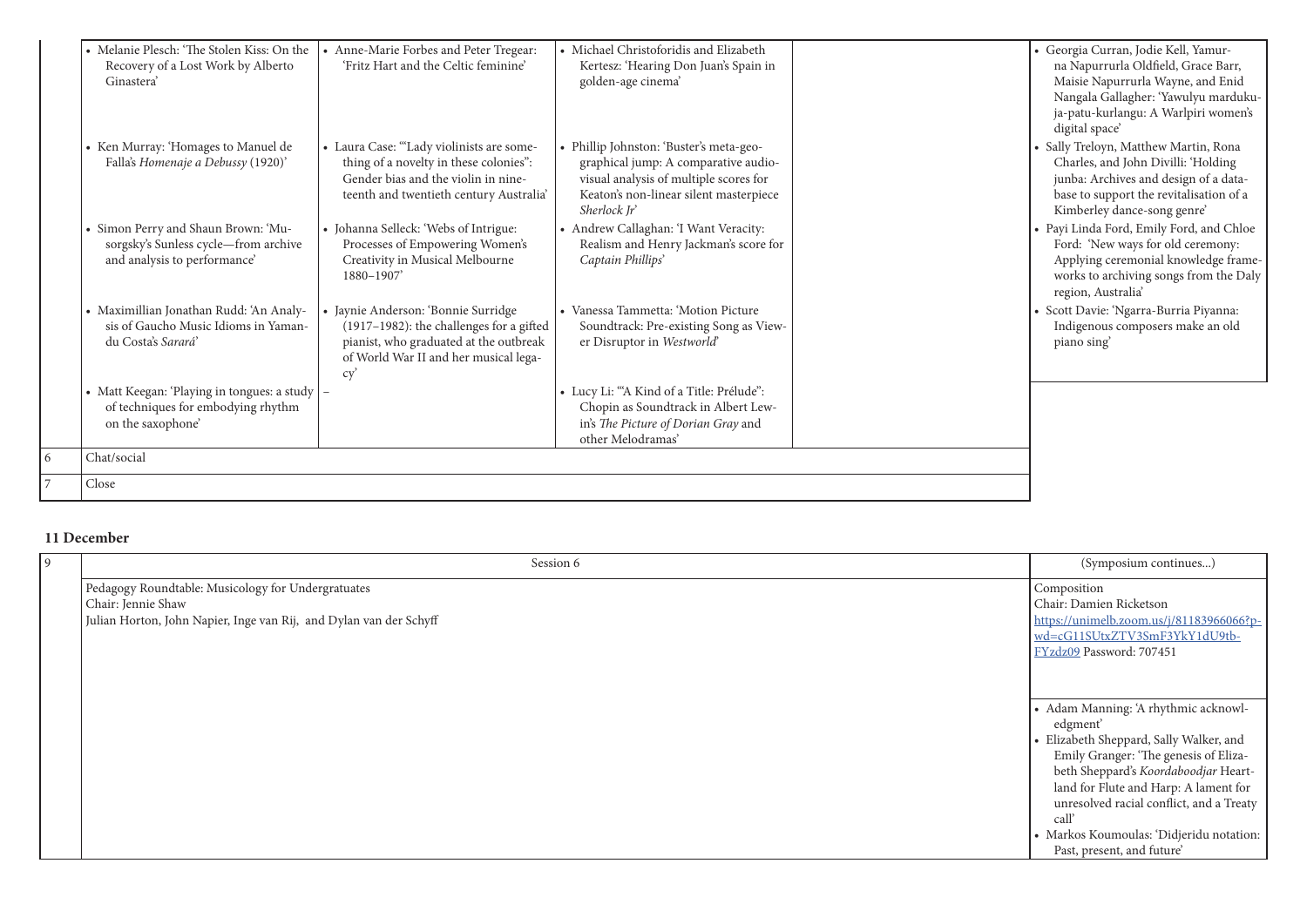| 10.30 | <b>Break</b>                                                                                                                               |                                                                                                                                                               |                                                                                                                                                                                                           |                    | 10.30: Knowledge Intersections 1<br>Chair: Aaron Corn<br>https://unimelb.zoom.us/j/84860873610?p-<br>wd=dE1MeUJ0QTZqTytxRlBTOGUxdUx-<br>Pdz09<br>· 10.30: Indigenous Knowledge Institute |
|-------|--------------------------------------------------------------------------------------------------------------------------------------------|---------------------------------------------------------------------------------------------------------------------------------------------------------------|-----------------------------------------------------------------------------------------------------------------------------------------------------------------------------------------------------------|--------------------|------------------------------------------------------------------------------------------------------------------------------------------------------------------------------------------|
|       |                                                                                                                                            |                                                                                                                                                               |                                                                                                                                                                                                           |                    | <b>Intersections Opening</b><br>• 10.40: Djirri Djirri Aboriginal Women's<br>Dance, Welcome to Country                                                                                   |
| 11    |                                                                                                                                            |                                                                                                                                                               | Session 7                                                                                                                                                                                                 |                    |                                                                                                                                                                                          |
|       | A: Ethnomusicology<br>Chair: Catherine Grant                                                                                               | B: Improvisation, Community, and Politics  <br>Chair: Helen English                                                                                           | C: Australian Music<br>Chair: Jonathan Paget                                                                                                                                                              | D: Free discussion | • 10:50: Meri Haami, Akawyan Pakawyan,<br>Yuh-Fen Tseng, Jorge José de Carvalho,<br>and Marcia Langton: 'Global perspec-<br>tives on cultural continuity and change'                     |
|       | Mofang Yuan: 'Singing Contest and Mas-<br>ter Singers' Improvisational Skills'                                                             | • John Carmody: 'The Structure of Mu-<br>sical Revolutions - are they, Properly,<br>Social or Political?'                                                     | • Frederic Kiernan and Sarah Kirby: 'The<br>press reception of Mary Kiernan's<br>(1921-2010) Australian performances'                                                                                     |                    |                                                                                                                                                                                          |
|       | Colin Outhwaite: 'Old-Timers vs New-<br>comers in the Perth British Music<br>Tribute Scene: The development of a<br>community of practice' | • Anna McMichael: 'Activating a village:<br>community participation in new music<br>at the Tyalgum Music Festival'                                            | Rachel Campbell: 'The Reception of<br>Corroboree'                                                                                                                                                         |                    |                                                                                                                                                                                          |
|       | Gerard Mapstone: 'Creative Practices in<br>Contemporary Flamenco'                                                                          | Damien Ricketson: 'Empathetic Reso-<br>nance: Vibration, Distance and Con-<br>nection <sup>'</sup>                                                            | • Holly Caldwell: 'Hearing the Bigger<br>Picture: The confluence of fantasy, real-<br>ism, and technique in Don Kay's Night<br>Spaces'                                                                    |                    | 11.55-12.55: Lunch                                                                                                                                                                       |
|       | Roya Safaei: 'Connecting Cultures and<br>Epochs: Ancient Iranian Sasanian Mu-<br>sic for Modern Australian Art Compo-<br>sition            | • Ryan Martin: 'Doing Away With Catego-<br>ries and Continuums: Reconceptualis-<br>ing Participation and Improvisation in<br>Music'                           | John Ferguson: 'From the Yellow River<br>to the Yarra River: The Performance of<br>Orchestral Works by Chu Wanghua,<br>and the Composer's Fusion of Chinese<br>and Western Compositional Tech-<br>niques' |                    |                                                                                                                                                                                          |
|       | Lunch                                                                                                                                      | B (1.15-1.45pm): Lyrebird Book Launch:<br>Take Note: Interviews with Australian Com-<br>posers, with Barry Conyngham, Madeline<br>Roycroft, and Kerry Murphy. |                                                                                                                                                                                                           |                    | 12.55: Knowledge Intersections 2<br>Chair: Barry Judd<br>https://unimelb.zoom.us/j/84860873610?p-<br>wd=dE1MeUJ0QTZqTytxRlBTOGUxdUx-<br>Pdz09                                            |
|       |                                                                                                                                            |                                                                                                                                                               |                                                                                                                                                                                                           |                    | · 12.55: Wanta Patrick, Inawinytji Wil-<br>liamson, Diana James, Rangi Matamua,<br>and Duane Hamacher: 'Sky knowledge<br>and performance traditions'                                     |
|       |                                                                                                                                            |                                                                                                                                                               | Session 8                                                                                                                                                                                                 |                    |                                                                                                                                                                                          |
|       | A: Ethnomusicology<br>Chair: Anna McMichael                                                                                                | <b>B</b> : Gender<br>Chair: Johanna Selleck                                                                                                                   | C: Technologies, COVID, and Mediation<br>Chair: Laura Case                                                                                                                                                | D: Free discussion |                                                                                                                                                                                          |

|                |                                                                                                                                              |                                                                                                                                                               |                                                                                                                                                                                                           |                    | Chair: Aaron Corn<br>https://unimelb.zoc<br>wd=dE1MeUJ0QTZ<br>Pdz09                                              |
|----------------|----------------------------------------------------------------------------------------------------------------------------------------------|---------------------------------------------------------------------------------------------------------------------------------------------------------------|-----------------------------------------------------------------------------------------------------------------------------------------------------------------------------------------------------------|--------------------|------------------------------------------------------------------------------------------------------------------|
|                |                                                                                                                                              |                                                                                                                                                               |                                                                                                                                                                                                           |                    | · 10.30: Indigenous<br>Intersections O<br>· 10.40: Djirri Djir<br>Dance, Welcom                                  |
| 11             |                                                                                                                                              |                                                                                                                                                               | Session 7                                                                                                                                                                                                 |                    |                                                                                                                  |
|                | A: Ethnomusicology<br>Chair: Catherine Grant                                                                                                 | B: Improvisation, Community, and Politics<br>Chair: Helen English                                                                                             | C: Australian Music<br>Chair: Jonathan Paget                                                                                                                                                              | D: Free discussion | • 10:50: Meri Haan<br>Yuh-Fen Tseng,<br>and Marcia Lan<br>tives on cultura                                       |
|                | • Mofang Yuan: 'Singing Contest and Mas-<br>ter Singers' Improvisational Skills'                                                             | • John Carmody: 'The Structure of Mu-<br>sical Revolutions - are they, Properly,<br>Social or Political?'                                                     | • Frederic Kiernan and Sarah Kirby: 'The<br>press reception of Mary Kiernan's<br>(1921-2010) Australian performances'                                                                                     |                    |                                                                                                                  |
|                | • Colin Outhwaite: 'Old-Timers vs New-<br>comers in the Perth British Music<br>Tribute Scene: The development of a<br>community of practice' | • Anna McMichael: 'Activating a village:<br>community participation in new music<br>at the Tyalgum Music Festival'                                            | • Rachel Campbell: 'The Reception of<br>Corroboree'                                                                                                                                                       |                    |                                                                                                                  |
|                | • Gerard Mapstone: 'Creative Practices in<br>Contemporary Flamenco'                                                                          | • Damien Ricketson: 'Empathetic Reso-<br>nance: Vibration, Distance and Con-<br>nection                                                                       | • Holly Caldwell: 'Hearing the Bigger<br>Picture: The confluence of fantasy, real-<br>ism, and technique in Don Kay's Night<br>Spaces'                                                                    |                    | 11.55-12.55: Lunch                                                                                               |
|                | • Roya Safaei: 'Connecting Cultures and<br>Epochs: Ancient Iranian Sasanian Mu-<br>sic for Modern Australian Art Compo-<br>sition            | • Ryan Martin: 'Doing Away With Catego-<br>ries and Continuums: Reconceptualis-<br>ing Participation and Improvisation in<br>Music'                           | John Ferguson: 'From the Yellow River<br>to the Yarra River: The Performance of<br>Orchestral Works by Chu Wanghua,<br>and the Composer's Fusion of Chinese<br>and Western Compositional Tech-<br>niques' |                    |                                                                                                                  |
|                | Lunch                                                                                                                                        | B (1.15-1.45pm): Lyrebird Book Launch:<br>Take Note: Interviews with Australian Com-<br>posers, with Barry Conyngham, Madeline<br>Roycroft, and Kerry Murphy. |                                                                                                                                                                                                           |                    | 12.55: Knowledge I<br>Chair: Barry Judd<br>https://unimelb.zoc<br>wd=dE1MeUJ0QTZ<br>Pdz09<br>• 12.55: Wanta Pati |
|                |                                                                                                                                              |                                                                                                                                                               |                                                                                                                                                                                                           |                    | liamson, Diana<br>and Duane Han<br>and performand                                                                |
| $\overline{2}$ |                                                                                                                                              |                                                                                                                                                               | Session 8                                                                                                                                                                                                 |                    |                                                                                                                  |
|                | A: Ethnomusicology<br>Chair: Anna McMichael                                                                                                  | <b>B</b> : Gender<br>Chair: Johanna Selleck                                                                                                                   | C: Technologies, COVID, and Mediation<br>Chair: Laura Case                                                                                                                                                | D: Free discussion |                                                                                                                  |